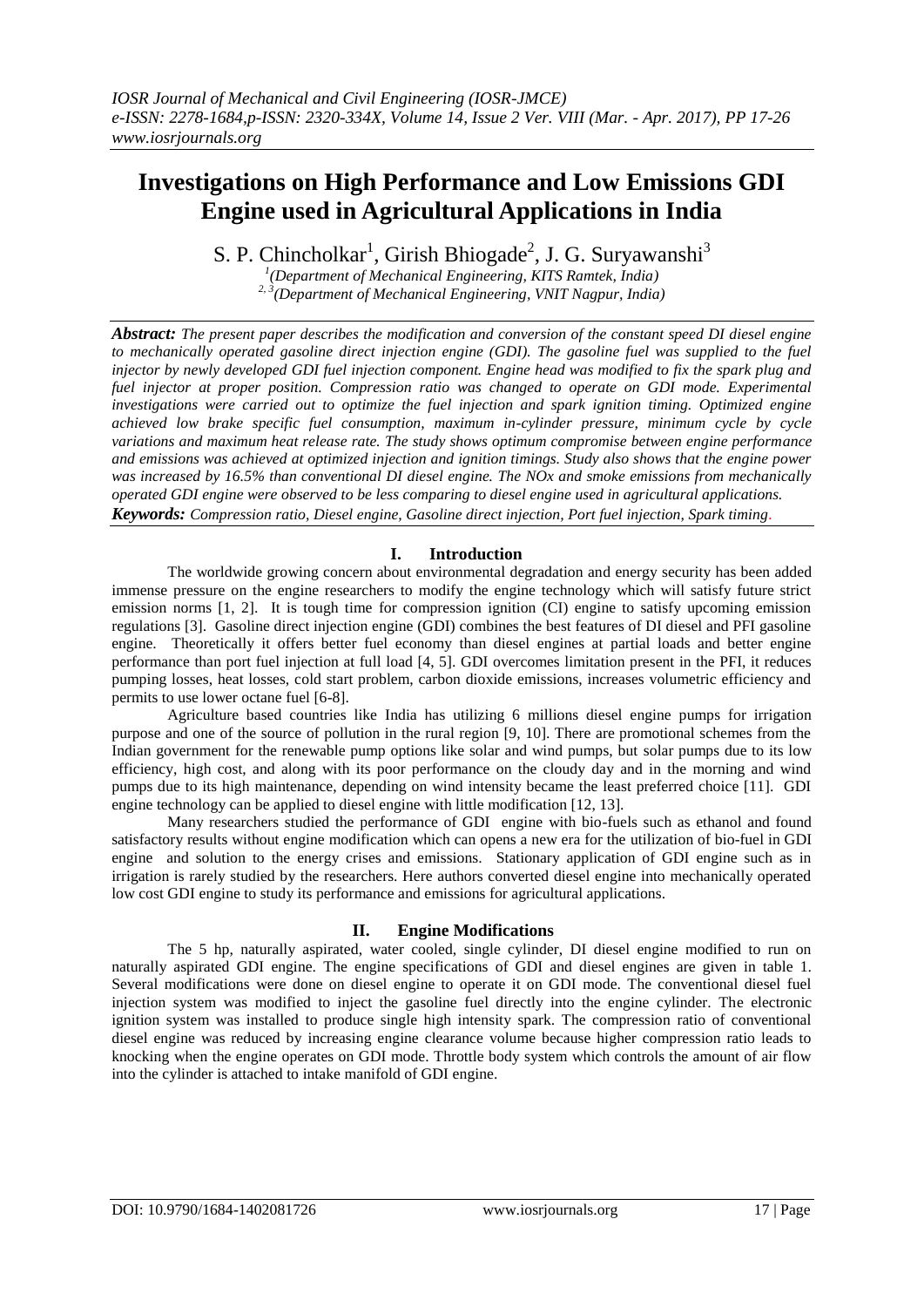| Engine                | Modified GDI Engine | Diesel Engine    |
|-----------------------|---------------------|------------------|
| Bore                  | $80 \text{ mm}$     | $80 \text{ mm}$  |
| Stroke                | $110 \text{ mm}$    | $110 \text{ mm}$ |
| Displacement          | 553 CC              | 553 CC           |
| Compression ratio     | 9.5                 | 16.5             |
| No. of valves         | 02                  | 02               |
| No. of cylinder       | 01                  | 01               |
| Cooling system        | Water cooled        | Water cooled     |
| Fuel injector         | Multihole           | Multihole        |
| Fuel system           | Direct injection    | Direct injection |
| Spark ignition system | Electronic ignition |                  |
| Engine speed (rpm)    | 1350                | 1500             |

**Table 1. Engine specifications**

### **II. A] Spark Ignition System**

The magneto ignition system and contact breaker-cam operated inductive system made bulky assembly on the engine camshaft hence, electronic ignition system is preferred to use as ignition system for GDI engine. It has longer spark and ability to ignite the air fuel mixture over a wider range of engine operation which is more suitable for the GDI engine operation. Commercially available electronic spark ignition system is used in the modified engine. The magnet was fixed on the camshaft and pulser coil mounted on the engine body. The gap between magnet and breaker was maintained between 1.2-1.5 mm. The spark timing was fixed by adjusting the position between magnet and pulser coil along with the position of flywheel with respect to TDC marker on the engine. The system has facility to advanced or retard the spark timing by the interval of 3º Crank Angle.

### **II. B] Engine Head Modification**

Spark plug packaging on the cylinder head is most critical and challenging part due to the limited space available on the cylinder head [14]. The task was accomplished by observing the spray lines and taking engine head cut section to decide the location for the spark plug. Figure 1 shows the spray lines and spark plug position. This was the only position on the cylinder head 37 mm away from the centre of the head which satisfied all the requirements. The other positions either damaged the water lines or were not meeting the fuel spray lines. A hole was drilled vertically at selected position into the engine head to fit the spark plug. Spark plug is mounted at the edge of bowl in piston and extended into the combustion chamber so that rich combustible air fuel mixture shall be available at the time of the spark. Diesel injector is used to inject the gasoline fuel in GDI engine without any modification.



**Fig. 1.** Spark plug and injector position in cylinder head

### **II. C] Development of GDI Fuel Injection Component**

In the present study, GDI fuel injection component was developed and installed on the engine to change the fuel injection timing. The new system is more convenient and did not disturb the engine camshaft. As system mounted outside, it may eliminate the practical difficulty in changing the injection timing which may arise in splined coupling arrangement.

Figure 2 shows the fuel pump position before and after modifications. GDI fuel injection component was developed to change the fuel injection timing. Camshaft motion was transmitted to the GDI pulley in 1:1 ratio. The GDI pulley connected with GDI fuel injection component which has a capability to change injection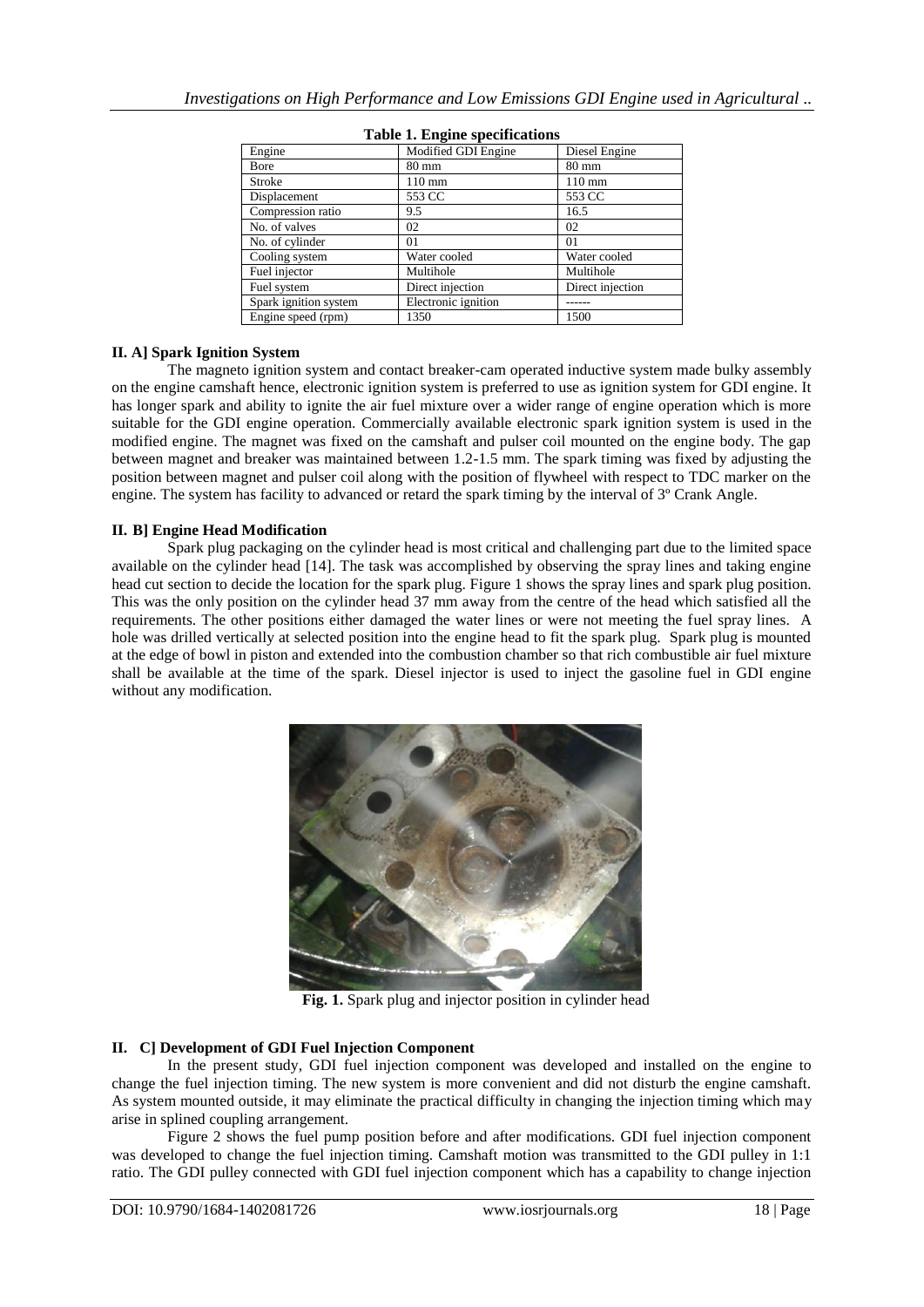timing. Fuel injection timing was set by adjusting timer pulley with respect to fuel injection timing mark on GDI component and with TDC marker on engine. Ball type governor present in the diesel engine was retained and GDI pump connected with governor by newly developed mechanism. The engine was maintained at constant speed 1350 rpm by controlling fuel supply to the engine. The homogeneous mixture could be obtained by injecting fuel early in the suction stroke while stratified mixture could be obtained by injecting fuel late in the compression stroke. Figure 3 shows the schematic of GDI component. Fuel pump mounted on GDI box and operated by cam shaft. Part 6, 7 and 8 combine act as timer pulley. The injection time is set by adjusting timer pulley with respect to TDC marker on engine.



**Fig. 2.** GDI fuel pump location





# **III. Experimental Set – Up**

The experiments were carried out on a single-cylinder, four strokes, naturally aspirated, water-cooled, GDI engine which was modified from DI diesel engine. Figure 4 shows schematic GDI engine experimental set up and figure 5 shows actual laboratory set-up of GDI engine. An eddy current dynamometer was directly coupled to the engine output shaft to measure engine torque. Fuel consumption was measured in terms of the volume of gasoline consumed during a specified period of time. In-cylinder pressure was measured using M111A22 quartz crystal dynamic pressure transducer with built in amplifier having 1mV/psi sensitivity. The crankshaft position was obtained using an encoder with 1degree resolution to determine the in-cylinder pressure as a function of crank angle. All temperatures were measured with K type thermocouples. The exhaust emissions were measured with AVL 4000 Di gas analyzer. The detection limits of NOx, HC and CO were 1 ppm, 1 ppm and 0.01% respectively. The cylinder head was modified to fit the spark plug. A single spark electronic ignition system was used to produce the spark for the gasoline mixture combustion. Spark plug was mounted close to the edge of combustion chamber and extended into the combustion chamber to meet the fuel spray lines sprayed by the fuel injector.

DOI: 10.9790/1684-1402081726 www.iosrjournals.org 19 | Page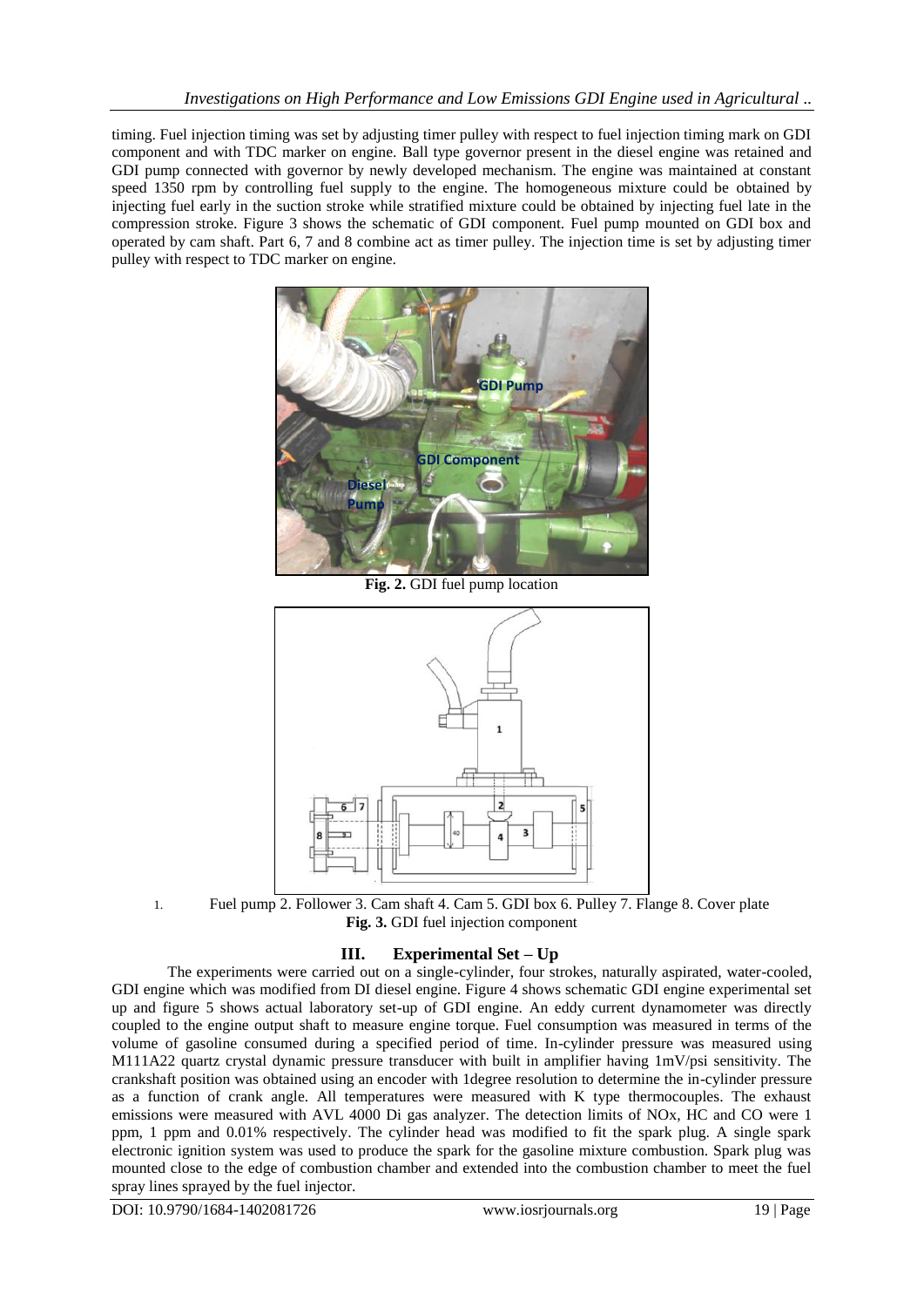

1. Engine 2. Eddy current dynamometer 3. Shaft encoder 4. Pressure transducer 5. DI Fuel injection component 6. Air throttle 7. Data acquisition system 8. Air manometer 9.Fuel manometer 10. Regulator 11. RPM display 12. Temperature display 13. Air tank 14. Fuel tank 15. Spark plug 16. Electronic spark ignition system 17. Fuel injector 18. Gas analyser 19. To exhaust 20.Belt transmission system

**Fig. 4.** Schematic experimental set-up of GDI engine



**Fig. 5.** GDI engine experimental set-up

#### **IV. Results And Discussion IV A] OPTIMIZATION OF SPARK IGNITION AND FUEL INJECTION TIMING**

The fuel injection timing and spark ignition timings were optimized for minimum brake specific fuel consumption. The figure 6 shows the effect of spark timing (ST) on brake specific fuel consumption for given fuel injection timings (FI). The minimum BSFC was found at fuel injection of 45 degree CA bTDC and spark timing of 20 degree CA bTDC. This is the only optimum combination at which minimum BSFC was observed. It may be because of ideal combustion condition present at this combination. Figure 7 also shows that minimum BSFC spark timing varies with injection timing.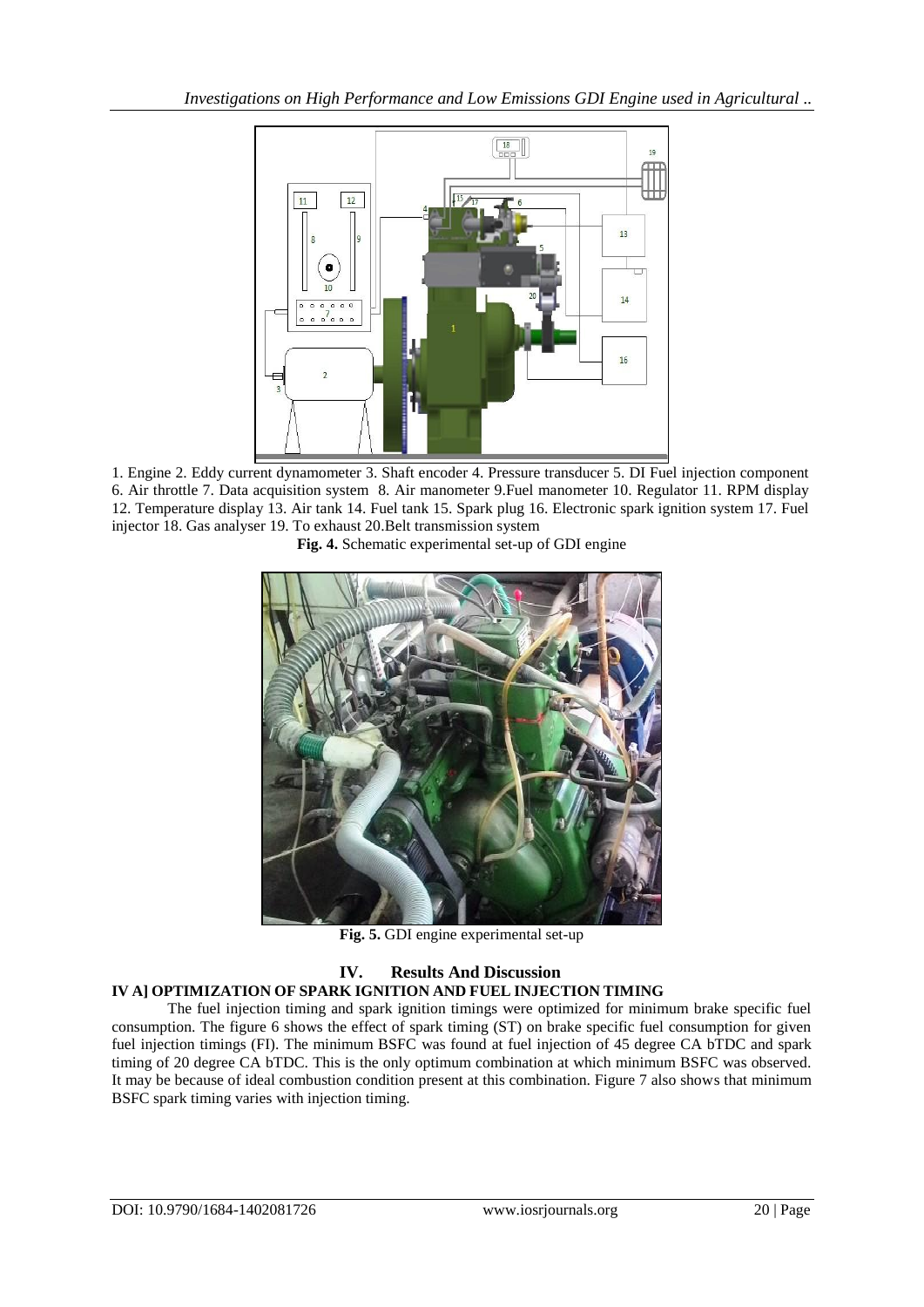

**Fig. 6.** Effect of spark timing on BSFC at different injection timing



**Fig**. 7. Effect of injection timing on BSFC at different spark timing

## **IV B] EFFECT OF SPARK TIMING ON ENGINE PERFORMANCE AND EMISSIONS**

The effect of spark ignition timing (ST) on brake thermal efficiency (BTE) was studied at an engine speed 1350 rpm and brake mean effective pressure (BMEP) 0.7 MPa. Fuel injected at 45 degree CA bTDC and at 20 MPa injection pressure directly into the cylinder. Spark timing changed at an interval of 3degree CA and the tests were carried out at wide open throttle (WOT) condition.

Figure 8 shows the effect of igniton timing on brake thermal efficiency (BTE). The highest value of BTE and lowest coefficient of variation in indicated mean effective pressure (COV<sub>imep</sub>) were observed at Spark Timing 20 degree CA bTDC. It was due to the correct stratified mixture formation and highest flame speed achieved at Spark Timing 20 degree CA bTDC. The lower BTE and higher COV<sub>imep</sub> were observed for advanced and retarded spark timing. Figure 9 shows the effect of ignition timing on coefficient of variation. The development of unfavourable mixture for ignition and flame propogation near the spark plug due to overmixing and undermixing phenomenon reduces the performance of engine in both cases[16].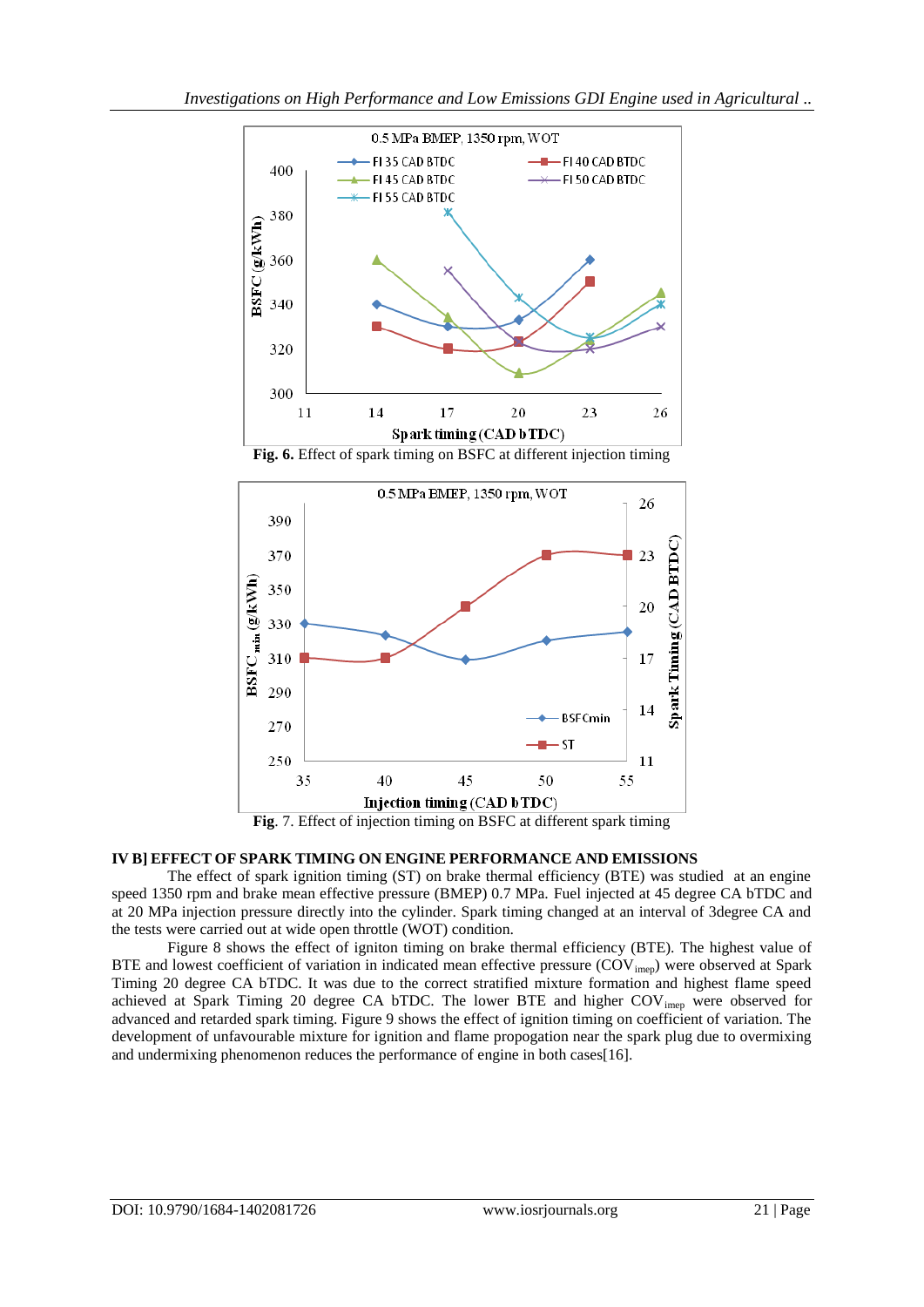

**Fig. 9.** Effect of spark timing on COV imep

Figure 10 shows the effect of Spark Timing on maximum cylinder pressure. Maximum cylinder pressure  $(P_{\text{max}})$  and maximum heat release rate  $(HRR_{\text{max}})$  achieved at Spark Timing 20 degree CA bTDC. Retarded spark timing reduces  $P_{max}$  and  $HRR_{max}$  and their position being shifted away from the TDC. In advance spark timing the work transfer from the piston on the gas is greater hence thereby increasing negative work. In retarded spark timing the work transfer by the gases on the piston is comparatively less. Figure 11 shows the effect of Spark Timing on maximum heat release rate.

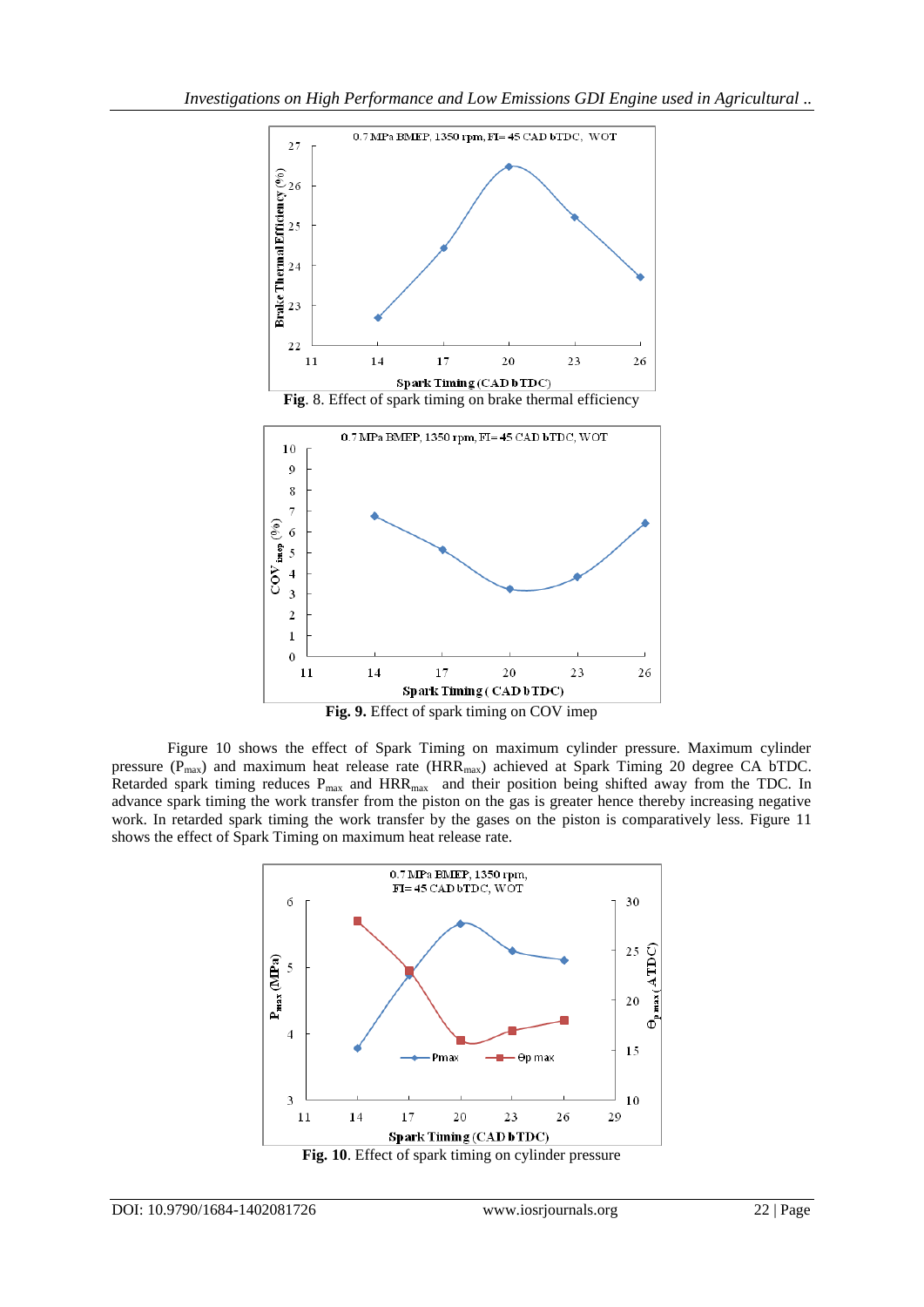

**Fig. 11.** Effect of spark timing on heat release rate

Figure 12, 13 and 14 shows the effect of spark ignition timing on engine exhaust emissions.  $NO<sub>x</sub>$ emission increases with advancing Spark Timing. High peak pressure was observed for slight advanced Spark Timing which indicates higher combustion temperature hence, higher  $NO<sub>x</sub>$  emissions [17]. The HC emission increases and CO emission decreases with retarded spark timing and vice versa with advance spark timing. With retarded spark timing more time is available for combustion thereby increases the HC emissions due to homogeneity and flame quenching. The CO emission decreases with retarded spark timing because of enough oxygen availability for combustion. The Spark Timing 20 degree CA bTDC at optimized Fuel Injection timing shows highest thermal efficiency. This is the optimum compromise between BTE,  $NO<sub>x</sub>$ , HC and CO emissions for a GDI engine.

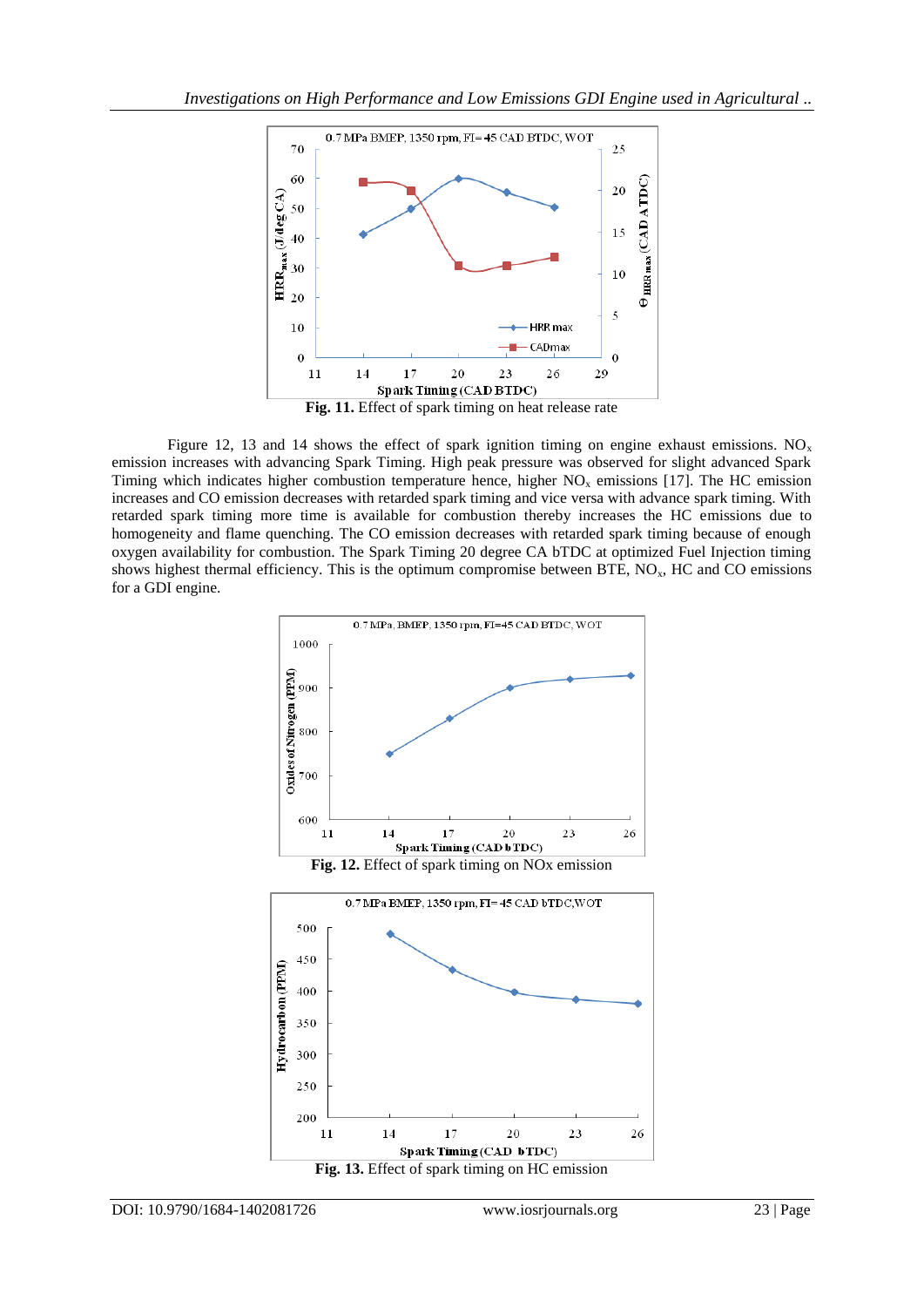

### **V. Comparison Between Carburetor Engine, Diesel Engine And GDI Engine**

The investigations were carried out to compare the optimized GDI performance and emissions with carburetor and diesel mode. The carburetor was fitted with intake manifold to take test data at 1350 rpm by adjusting throttle position. The Spark Timing was optimized for carburetor mode and tests were taken at full load. The GDI emissions are compared with diesel and carburetor mode at 1350 rpm and 5 bar BMEP in figure 15, 16 and 17. It is observed that CO emissions decreased significantly by 88% and 84 % as compared to diesel and carburetor mode. Hydrocarbon emissions produced lesser than carburetor and equivalent to diesel in GDI mode. This indicates the better combustion in GDI mode than other two modes.  $NO<sub>x</sub>$  emissions are slightly lesser than diesel may be due to higher latent heat of vaporization of gasoline fuel and lower compression ratio in the GDI mode than diesel mode.



**Fig. 15.** Comparison of CO emissions at 5 bar BMEP

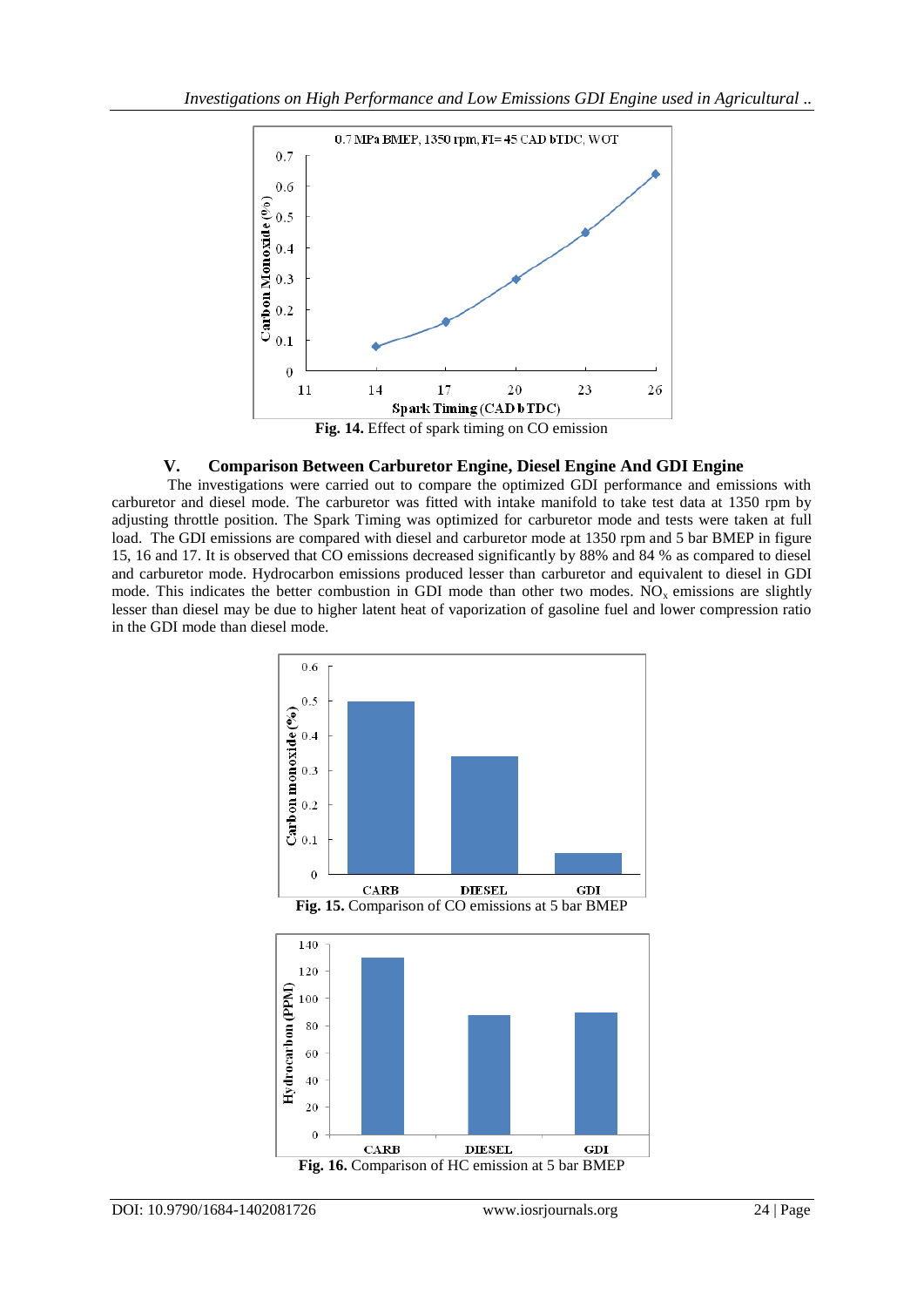

**Fig. 17.** Comparison of NOx emission at 5 bar BMEP

### **VI. Conclusions**

- 1. The DI constant speed diesel engine is modified to operate on GDI mode by using developed GDI fuel injection component, cylinder head modification and electronic ignition system.
- 2. The ignition timing, fuel injection timing and fuel injection pressure significantly affects the GDI engine performance and emissions and have optimize timing at which it gives optimum performance. Higher injection pressure gives better performance and lesser emissions. Optimized condition is the good compromise between BTE and emissions like  $NO<sub>x</sub>$ , HC and CO.
- 3. The modified GDI engine produced maximum BTE (26.47%), lesser  $COV<sub>imep</sub>$  (3.24%), maximum incylinder pressure (5.68 MPa) and maximum heat release rate (60.04 J/ $\degree$  CA) at optimized fuel injection and ignition timings and their location were nearest to the TDC.
- 4. The developed GDI engine produces 16.5% and 38.7% more power than diesel and carburettor mode respectively. CO emissions are reduced by 88 and 84 % in GDI mode as compared to diesel and Carburettor mode, Lesser  $NO<sub>x</sub>$  emissions and diesel equivalent HC emissions were found in GDI mode running at 1350 rpm and 0.5 MPa BMEP.

#### **NOMENCLATURE**

| <b>BSFC</b> | : Brake specific fuel consumption |
|-------------|-----------------------------------|
| <b>BMEP</b> | : Brake mean effective pressure   |
| <b>bTDC</b> | : Before top dead centre          |
| aTDC        | : After top dead centre           |
| DI          | : Direct injection                |
| FI          | : Fuel injection                  |
| <b>GDI</b>  | : Gasoline direct injection       |
| HC          | : Hydrocarbon                     |
| NOx         | : Nitric Oxide                    |
| rpm         | : Rotation per minute             |
| ST          | : Spark timing                    |
| <b>TDC</b>  | : Top dead centre                 |
| <b>WOT</b>  | : Wide open throttle.             |
|             |                                   |

### **References**

- [1]. M. Costa, U. Sorge, and L. Allocca, CFD optimization for GDI spray model tuning and enhancement of engine performance, Advances in Engineering Software, 49 (2012) Pages 43–53.
- [2]. M. Drake and D. Haworth, Advanced gasoline engine development using optical diagnostics and numerical modeling, Proceedings of the Combustion Institute, 31 (2007) Pages 99–124.
- [3]. J. Lujan, H. Climent, R. Novella and M. Perea, Influence of a low pressure EGR loop on a gasoline turbocharged direct injection engine, Applied Thermal Engineering 89 (2015) Pages 432-443.
- [4]. F. Zhao, M. C. Lai and D. L. Harrington, Automotive spark-ignited direct-injection gasoline engines, Progress in Energy and Combustion Science, 25 (1999) Pages 437–562.
- [5]. T. Kume, Y. lwamoto, K. lida, M. Murakami, K. Akishino, and H. Ando, Combustion Control Technologies for Direct Injection SI Engine. SAE Paper 960600.
- [6]. S. Kono, Study of the stratified charge and stable combustion in DI Gasoline engine, JSAE review, 16(1995) Pages 363-368.